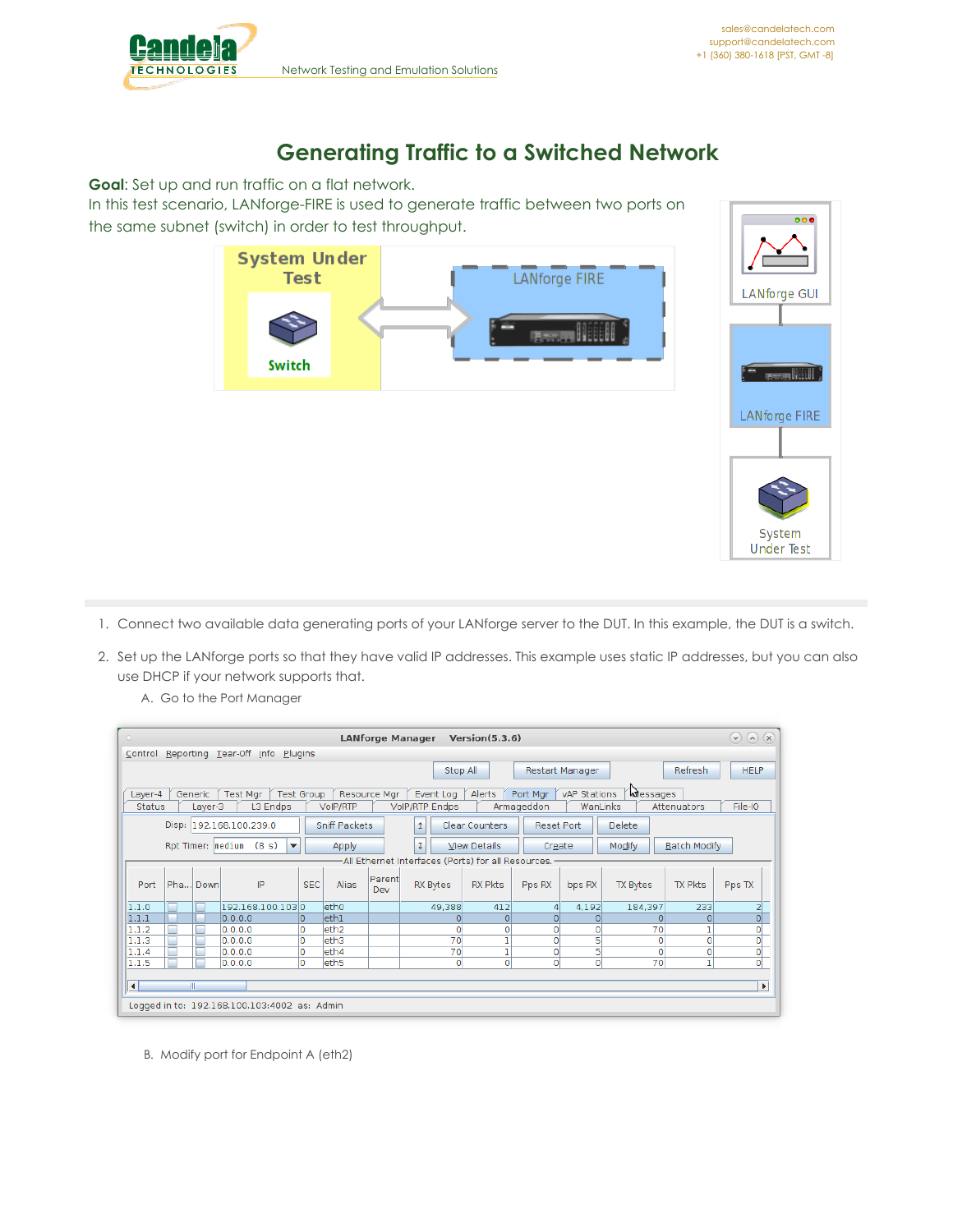| $\circ$                         |                                                                                                                                                                                                     |                                                                                    | eth2 (jw2) Configure Settings           |                                              |                                                           | $(\vee)$ $(\wedge)$ $(\times)$       |  |  |  |
|---------------------------------|-----------------------------------------------------------------------------------------------------------------------------------------------------------------------------------------------------|------------------------------------------------------------------------------------|-----------------------------------------|----------------------------------------------|-----------------------------------------------------------|--------------------------------------|--|--|--|
|                                 | A<br>Port Status Information<br>Current:<br>LINK-UP 1000bt-FD AUTO-NEGOTIATE TSO GSO GRO<br>Driver Info: Port Type: Ethernet Driver: igb(5.4.0-k) Bus: 0000:0a:00.0 Cur: 2.5GT/s x1 Max: 2.5GT/s x1 |                                                                                    |                                         |                                              |                                                           |                                      |  |  |  |
|                                 |                                                                                                                                                                                                     |                                                                                    | Port Configurables                      |                                              |                                                           |                                      |  |  |  |
| Enable-<br>Set IF Down          |                                                                                                                                                                                                     |                                                                                    | General Interface Settings              |                                              | Port Rates-<br>$O$ 10bt-HD                                | -Advert Rates-<br>$\nu$ 10bt-HD      |  |  |  |
| Set MAC                         | $\Box$ Down                                                                                                                                                                                         | Aux-Mat                                                                            |                                         |                                              | $\bigcirc$ 10bt-FD<br>$\bigcirc$ 100bt-HD<br>$O$ 100bt-FD | $\nu$ 10bt-FD                        |  |  |  |
| Set TX Q Len<br>Set MTU         | $DHCP-IPv6$<br>$DHCP-IPv4$                                                                                                                                                                          | <b>V</b> DHCP Release<br>Secondary-IPs                                             | DHCP Vendor ID: None<br>DHCP Client ID: | ▼<br><b>None</b><br>$\overline{\phantom{a}}$ | ○ 1000-FD<br>○ 10G-FD<br>○ 40G-FD                         | $\nu$ 100bt-HD<br>$\nu$ 100bt-FD     |  |  |  |
| Set Offload<br>□ Set Rate Info  | <b>DNS Servers:</b>                                                                                                                                                                                 | <b>BLANK</b>                                                                       | Peer IP:                                | <b>NA</b>                                    | C Autonegotiate                                           | $\nu$ 1000-FD<br>$\Box$ 10G-FD       |  |  |  |
| Set PROMISC<br>Set Rx-All/FCS   | IP Address:<br>IP Mask:                                                                                                                                                                             | 10.1.1.102<br>255.255.255.0                                                        | Global IPv6:<br>Link IPv6:              | <b>AUTO</b><br>AUTO                          | $\Box$ Renegotiate<br>□ Restart Xcvr                      | $\Box$ 40G-FD<br>P Flow-Control      |  |  |  |
| Set Bypass                      | Gateway IP:<br>Alias:                                                                                                                                                                               | 0.0.0.0                                                                            | IPv6 GW:<br>MTU:                        | <b>AUTO</b><br>1500                          | <b>T</b> PROMISC                                          | Offload-                             |  |  |  |
| Set Bridge Info<br>Set CPU Mask | MAC Addr:                                                                                                                                                                                           | 00:30:18:cc:5b:d2                                                                  | TX Q Len                                | 1000                                         | $\Box$ RX-ALL<br>$\Box$ RX-FCS                            | <b>レISO Enabled</b><br>□ UFO Enabled |  |  |  |
| -Services-<br>$\Box$ HTTP       | Br Cost:<br>Rpt Timer:                                                                                                                                                                              | Ignore<br>$\overline{\phantom{a}}$<br>lmedium<br>(8 s)<br>$\overline{\phantom{a}}$ | Priority:<br>Watchdog:                  | gnore<br>÷<br>÷                              | Bypass NOW!<br>Bypass Power-UP                            | <b>☑</b> GSO Enabled                 |  |  |  |
| $\Box$ FTP                      | CPU Mask:                                                                                                                                                                                           | <b>NO-SET</b><br>$\overline{\mathbf{v}}$                                           | WiFi Bridge:                            | <b>NONE</b><br>▼                             | Bypass Power-DOWN                                         | □LRO Enabled<br><b>☑</b> GRO Enabled |  |  |  |
| $\Box$ RADIUS                   |                                                                                                                                                                                                     |                                                                                    |                                         |                                              | □ Bypass Disconnect                                       |                                      |  |  |  |
|                                 | Print                                                                                                                                                                                               | <b>View Details</b>                                                                | Probe<br><b>Sync</b>                    | Apply                                        | 0K<br>Cancel                                              |                                      |  |  |  |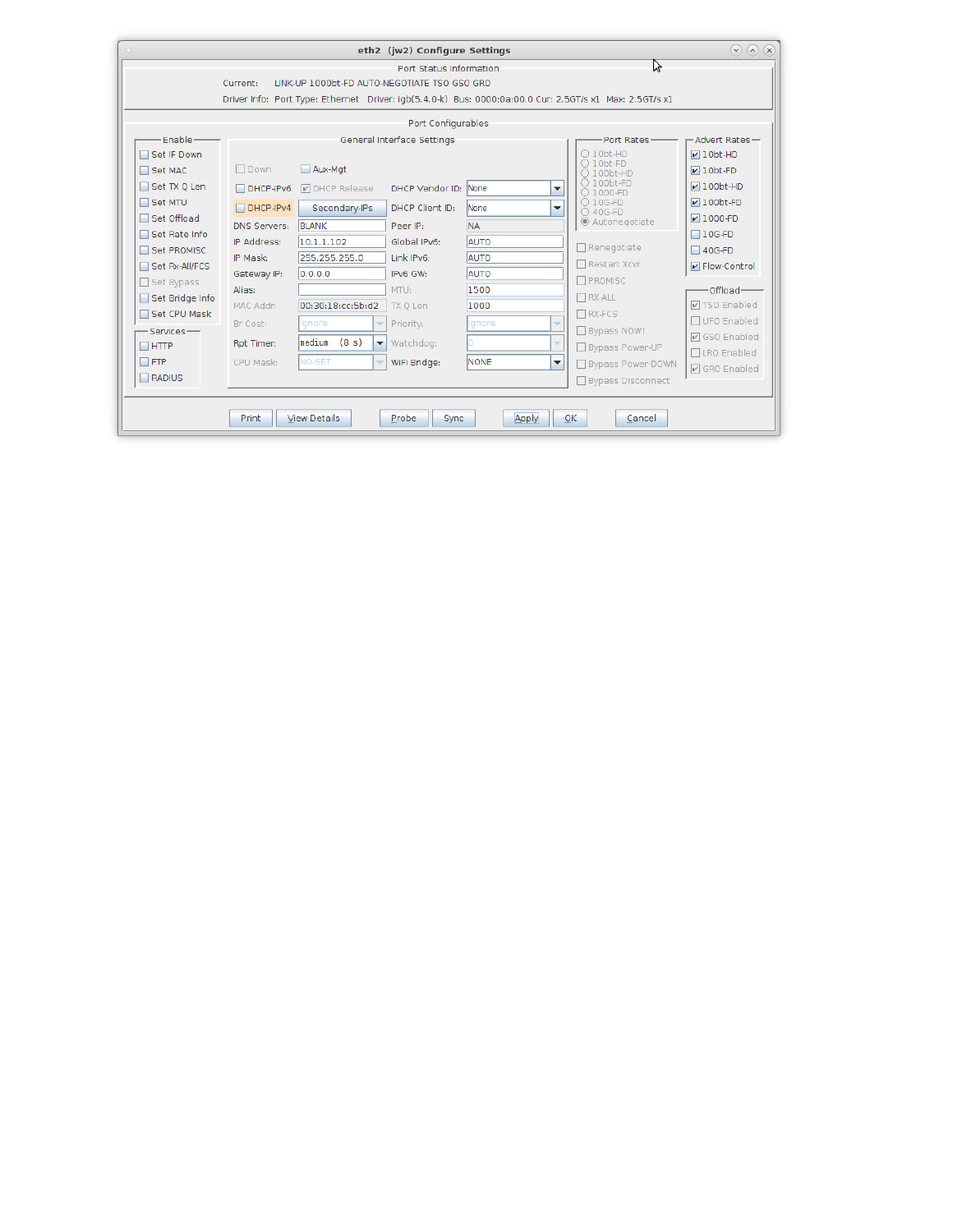C. Modify port for Endpoint B (eth3)

|                                                |                                                                                                         |                                                                                      | eth3 (jw2) Configure Settings |                                         |                                                                                | $(\vee)$ $(\wedge)$ $(\times)$                   |
|------------------------------------------------|---------------------------------------------------------------------------------------------------------|--------------------------------------------------------------------------------------|-------------------------------|-----------------------------------------|--------------------------------------------------------------------------------|--------------------------------------------------|
| Current:                                       | Driver Info: Port Type: Ethernet Driver: igb(5.4.0-k) Bus: 0000:0b:00.0 Cur: 2.5GT/s x1 Max: 2.5GT/s x1 | グ                                                                                    |                               |                                         |                                                                                |                                                  |
|                                                |                                                                                                         |                                                                                      | Port Configurables            |                                         |                                                                                |                                                  |
| Fnable-                                        |                                                                                                         |                                                                                      | General Interface Settings    |                                         | Port Rates-                                                                    | -Advert Rates-                                   |
| Set IF Down<br>Set MAC<br>Set TX Q Len         | $\Box$ Down<br>$DHCP-IPv6$                                                                              | Aux-Mat<br><b>DECP Release</b>                                                       | DHCP Vendor ID: None          | ▼                                       | $O$ 10bt-HD<br>$\bigcirc$ 10bt-FD<br>$\bigcap$ 100bt-HD<br>$\bigcirc$ 100bt-FD | $V10bt-HD$<br>$\nu$ 10bt-FD<br>$\nu$ 100bt-HD    |
| Set MTU<br>□ Set Offload                       | $DHCP-IPv4$<br><b>DNS Servers:</b>                                                                      | Secondary-IPs<br><b>BLANK</b>                                                        | DHCP Client ID:<br>Peer IP:   | <b>None</b><br>▼<br><b>NA</b>           | ○ 1000-FD<br>$\bigcirc$ 10G-FD<br>○ 40G-FD<br>C Autonegotiate                  | $\nu$ 100bt-FD<br>$V$ 1000-FD                    |
| Set Rate Info<br>Set PROMISC<br>Set Rx-All/FCS | IP Address:<br>IP Mask:                                                                                 | 10.1.1.103<br>255.255.255.0                                                          | Global IPv6:<br>Link IPv6:    | <b>DELETED</b><br><b>DELETED</b>        | $\Box$ Renegotiate<br>□ Restart Xcvr                                           | $\Box$ 10G-FD<br>$\Box$ 40G-FD<br>P Flow-Control |
| Set Bypass<br>Set Bridge Info                  | Gateway IP:<br>Alias:<br>MAC Addr:                                                                      | 0.0.0.0<br>00:30:18:cc:5b:d3                                                         | IPv6 GW:<br>MTU:<br>TX 0 Len  | <b>DELETED</b><br>1500<br>1000          | <b>PROMISC</b><br>$\Box$ RX-ALL                                                | Offload-<br>□ TSO Enabled                        |
| Set CPU Mask<br>-Services-                     | Br Cost:<br>Rpt Timer:                                                                                  | lanore<br>$\overline{\phantom{a}}$<br>$ $ medium $(8 s)$<br>$\overline{\phantom{a}}$ | Priority:<br>Watchdog:        | Ignore<br>$\overline{\phantom{a}}$<br>÷ | $\Box$ RX-FCS<br>Bypass NOW!                                                   | □ UFO Enabled<br>□ GSO Enabled                   |
| $\Box$ HTTP<br>$\Box$ FTP<br>$\Box$ RADIUS     | CPU Mask:                                                                                               | <b>NO-SET</b><br>$\overline{\phantom{a}}$                                            | WiFi Bridge:                  | <b>NONE</b><br>$\overline{\phantom{a}}$ | Bypass Power-UP<br>Bypass Power-DOWN                                           | □LRO Enabled<br>□ GRO Enabled                    |
|                                                | Print                                                                                                   | <b>View Details</b>                                                                  | Probe<br><b>Sync</b>          | Apply                                   | □ Bypass Disconnect<br>0K<br>Cancel                                            |                                                  |

D. Verify the port configuration

| $\circ$       | <b>LANforge Manager</b><br>Version(5.3.6)                    |         |                                              |            |                      |               |                                                     |                       |                | $(9)$ (x) $(8)$ |                 |                |                         |
|---------------|--------------------------------------------------------------|---------|----------------------------------------------|------------|----------------------|---------------|-----------------------------------------------------|-----------------------|----------------|-----------------|-----------------|----------------|-------------------------|
| Control       | グ<br>Reporting Tear-Off Info Plugins                         |         |                                              |            |                      |               |                                                     |                       |                |                 |                 |                |                         |
|               | <b>Refresh</b><br>Stop All<br><b>HELP</b><br>Restart Manager |         |                                              |            |                      |               |                                                     |                       |                |                 |                 |                |                         |
| Layer-4       | Generic                                                      |         | Test Mgr<br>Test Group                       |            |                      | Resource Mar  | Event Log                                           | Alerts                | Port Mar       | vAP Stations    | Messages        |                |                         |
| <b>Status</b> |                                                              | Layer-3 | L3 Endps                                     |            | VoIP/RTP             |               | <b>VolP/RTP Endps</b>                               |                       | Armageddon     | WanLinks        |                 | Attenuators    | File-IO                 |
|               |                                                              |         | Disp: 192.168.100.239:0                      |            | <b>Sniff Packets</b> |               | 1                                                   | <b>Clear Counters</b> | Reset Port     |                 | <b>Delete</b>   |                |                         |
|               | Rpt Timer: medium                                            |         | (8 s)<br>$\overline{\phantom{a}}$            |            | Apply                |               | τ                                                   | <b>View Details</b>   | Create         |                 | Modify          | Batch Modify   |                         |
|               |                                                              |         |                                              |            |                      |               | -All Ethernet Interfaces (Ports) for all Resources. |                       |                |                 |                 |                |                         |
| Port          | Pha Down                                                     |         | IP                                           | <b>SEC</b> | <b>Alias</b>         | Parent<br>Dev | <b>RX Bytes</b>                                     | <b>RX Pkts</b>        | Pps RX         | bps RX          | <b>TX Bytes</b> | <b>TX Pkts</b> | Pps TX                  |
| 1.1.0         | г                                                            |         | 192.168.100.1030                             |            | eth <sub>0</sub>     |               | 219,724                                             | 1,956                 | 6              | 5,163           | 735,937         | 1,044          | $\mathbf{z}$            |
| 1.1.1         |                                                              |         | 0.0.0.0                                      |            | eth1                 |               | o                                                   |                       |                |                 |                 |                | $\overline{\mathbf{0}}$ |
| 1.1.2         |                                                              |         | 10.1.1.102                                   | O          | eth <sub>2</sub>     |               | $\Omega$                                            | o                     | 0              | $\circ$         | 998             | 13             | $\overline{\mathbf{o}}$ |
| 1.1.3         |                                                              |         | 10.1.1.103                                   | 0          | eth3                 |               | 998                                                 | 13                    | $\overline{0}$ | $\overline{9}$  | 528             | 6              | $\overline{o}$          |
| 1.1.4         |                                                              |         | 0.0.0.0                                      | 0          | eth4                 |               | 140                                                 | 2                     | 0              | $\circ$         |                 | 0              | $\mathbf{0}$            |
| 1.1.5         |                                                              |         | 0.0.0.0                                      | 0          | eth <sub>5</sub>     |               | $\circ$                                             | $\circ$               | $\Omega$       | $\Omega$        | 140             | $\overline{2}$ | $\circ$                 |
| ◨             | k                                                            |         |                                              |            |                      |               |                                                     |                       |                |                 |                 |                |                         |
|               |                                                              |         | Logged in to: 192.168.100.103:4002 as: Admin |            |                      |               |                                                     |                       |                |                 |                 |                |                         |

For more information see LANforge User's Guide: Ports [\(Interfaces\)](http://www.candelatech.com/lfgui_ug.php#port)

3. Create a Layer-3 connection using the two configured ports.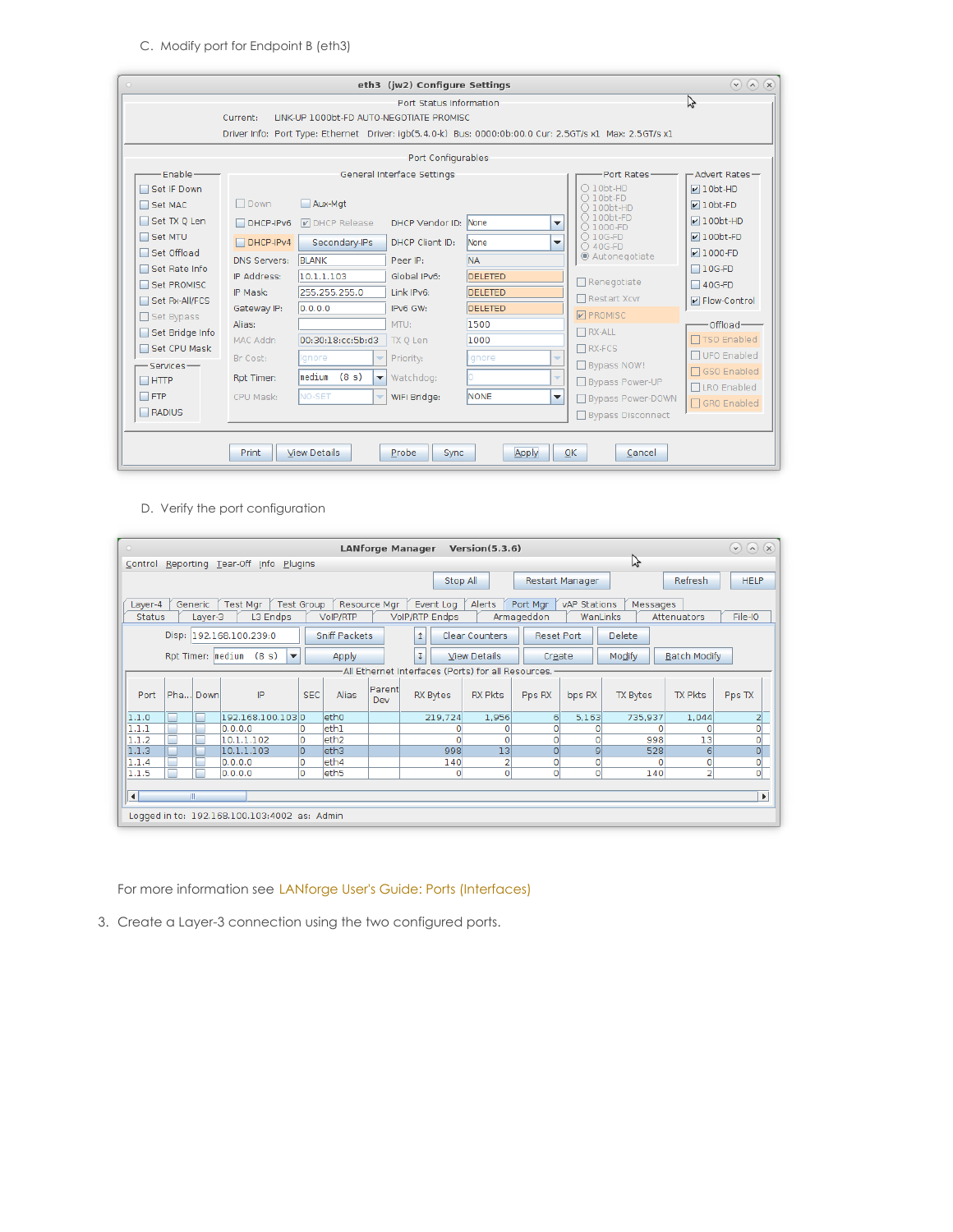## A. Go to the **Layer-3** tab

| $\odot$ (a) (x)<br>$\bullet$<br><b>LANforge Manager</b><br>Version(5.3.6)                                                                                                                                                                                    |  |  |  |  |  |  |  |
|--------------------------------------------------------------------------------------------------------------------------------------------------------------------------------------------------------------------------------------------------------------|--|--|--|--|--|--|--|
| Reporting Tear-Off Info<br>Plugins<br>Control                                                                                                                                                                                                                |  |  |  |  |  |  |  |
| <b>HELP</b><br>Refresh<br>Stop All<br>Restart Manager                                                                                                                                                                                                        |  |  |  |  |  |  |  |
| Test Group<br>Resource Mgr<br>Layer-4<br>Generic<br>Test Mgr<br>Event Log<br>Alerts<br>Port Mgr<br>vAP Stations<br>Messages<br>File-IO<br><b>Status</b><br>L3 Endps<br>VoIP/RTP<br><b>VolP/RTP Endps</b><br>WanLinks<br>Layer-3<br>Armageddon<br>Attenuators |  |  |  |  |  |  |  |
| Select All<br>Quiesce<br>Clear<br>Start<br>Stop<br>(1 s)<br>Rpt Timer:  fast<br>$\blacktriangledown$ Go<br>Test Manager   all<br>$\blacktriangledown$                                                                                                        |  |  |  |  |  |  |  |
| Modify<br>Delete<br>Create<br><b>Display</b><br>$ 0 - 500 $<br>$\blacktriangleright$ 60<br>View<br>ŕN                                                                                                                                                        |  |  |  |  |  |  |  |
| Cross Connects for Selected Test Manager-                                                                                                                                                                                                                    |  |  |  |  |  |  |  |
| Pkt Rx A<br>Pkt Rx B<br>Rx Drop % A Rx Drop % B Drop Pkts A Drop Pkt:<br>Name<br>State<br><b>Bps Rx A</b><br>Bps Rx B<br>Type                                                                                                                                |  |  |  |  |  |  |  |
|                                                                                                                                                                                                                                                              |  |  |  |  |  |  |  |
|                                                                                                                                                                                                                                                              |  |  |  |  |  |  |  |
|                                                                                                                                                                                                                                                              |  |  |  |  |  |  |  |
| $\mathbf{F}$<br>$\blacktriangleleft$<br>Ш                                                                                                                                                                                                                    |  |  |  |  |  |  |  |
| Logged in to: 192.168.100.103:4002 as: Admin                                                                                                                                                                                                                 |  |  |  |  |  |  |  |

B. Create a new Cross-Connect

| $\circ$              |                                               |                          | eth2-eth3 - Create/Modify Cross Connect |                          | $\vee$ (x) $\infty$   |
|----------------------|-----------------------------------------------|--------------------------|-----------------------------------------|--------------------------|-----------------------|
| All<br>$+$           | Display                                       | Sync                     | Batch-Create                            |                          | Apply<br>0K<br>Cancel |
| CX Name:<br>CX Type: | Cross-Connect<br>leth2-eth3<br>LANforge / UDP |                          |                                         | ▼                        |                       |
|                      | Endpoint A                                    |                          | Endpoint B                              |                          | グ                     |
| Resource:            | $1$ (jw2)                                     | ▼                        | 1(jw2)                                  | $\overline{\phantom{a}}$ |                       |
| Port:                | 2 (eth2)                                      | $\overline{\phantom{a}}$ | 3 (eth3)                                | $\overline{\phantom{a}}$ |                       |
| Min Tx Rate:         | T3/DS3 (44.736 Mbps)                          | $\overline{\phantom{a}}$ | T3/DS3 (44.736 Mbps)                    | $\overline{\phantom{a}}$ |                       |
| Max Tx Rate:         | Same                                          | $\overline{\phantom{a}}$ | <b>Same</b>                             | ▼                        |                       |
| Min PDU Size:        | UDP Pld<br>(1, 472 B)                         | ▼                        | lupp Pld<br>(1, 472 B)                  | $\overline{\phantom{a}}$ |                       |
| Max PDU Size:        | Same                                          | $\overline{\phantom{a}}$ | <b>Same</b>                             | $\overline{\phantom{a}}$ |                       |
| IP ToS:              | Best Effort<br>(0)                            | $\overline{\phantom{a}}$ | Best Effort<br>(0)                      | $\overline{\phantom{a}}$ |                       |
| Pkts To Send:        | Infinite                                      | ▼                        | Infinite                                | $\overline{\phantom{a}}$ |                       |
|                      |                                               |                          |                                         |                          |                       |
|                      |                                               |                          |                                         |                          |                       |

C. Verify the new Cross-Connect

| $\circ$                             |                                              |                         | <b>LANforge Manager</b> |                                           | Version(5.3.6)                   |                          |                                               | $\odot$ $\odot$<br>$(\times)$ |
|-------------------------------------|----------------------------------------------|-------------------------|-------------------------|-------------------------------------------|----------------------------------|--------------------------|-----------------------------------------------|-------------------------------|
| Control                             | Reporting Tear-Off Info Plugins              |                         |                         |                                           |                                  |                          |                                               |                               |
|                                     |                                              |                         | ピ                       | Stop All                                  |                                  | Restart Manager          | <b>Refresh</b>                                | <b>HELP</b>                   |
| Layer-4<br>Generic<br><b>Status</b> | Test Mgr<br>Layer-3<br>L3 Endps              | Test Group<br>VoIP/RTP  | Resource Mgr            | Event Log<br><b>VolP/RTP Endps</b>        | Alerts<br>Port Mgr<br>Armageddon | vAP Stations<br>WanLinks | Messages<br><b>Attenuators</b>                | File-IO                       |
|                                     | (1 s)<br>Rpt Timer: fast                     | $\blacktriangledown$ Go | Test Manager all        | $\overline{\phantom{a}}$                  | Select All                       | Start<br>Stop            | Clear<br>Quiesce                              |                               |
| View                                | $ 0 - 500 $                                  |                         | $\blacktriangledown$ Go |                                           | Display                          | Create<br>Modify         | Delete                                        |                               |
|                                     |                                              |                         |                         | Cross Connects for Selected Test Manager- |                                  |                          |                                               |                               |
| Name                                | State<br>Type                                | Pkt Rx A                | Pkt Rx B                | Bps Rx A                                  | Bps Rx B                         |                          | Rx Drop % A Rx Drop % B Drop Pkts A Drop Pkt: |                               |
| eth2-eth3                           | LF/UDP Stopped                               | $\circ$                 | $\circ$                 | $\circ$                                   | $\overline{0}$                   | $\circ$                  | $\circ$<br>$\circ$                            |                               |
|                                     |                                              |                         |                         |                                           |                                  |                          |                                               |                               |
| $\blacktriangleleft$                |                                              | Ш                       |                         |                                           |                                  |                          |                                               | k                             |
|                                     | Logged in to: 192.168.100.103:4002 as: Admin |                         |                         |                                           |                                  |                          |                                               |                               |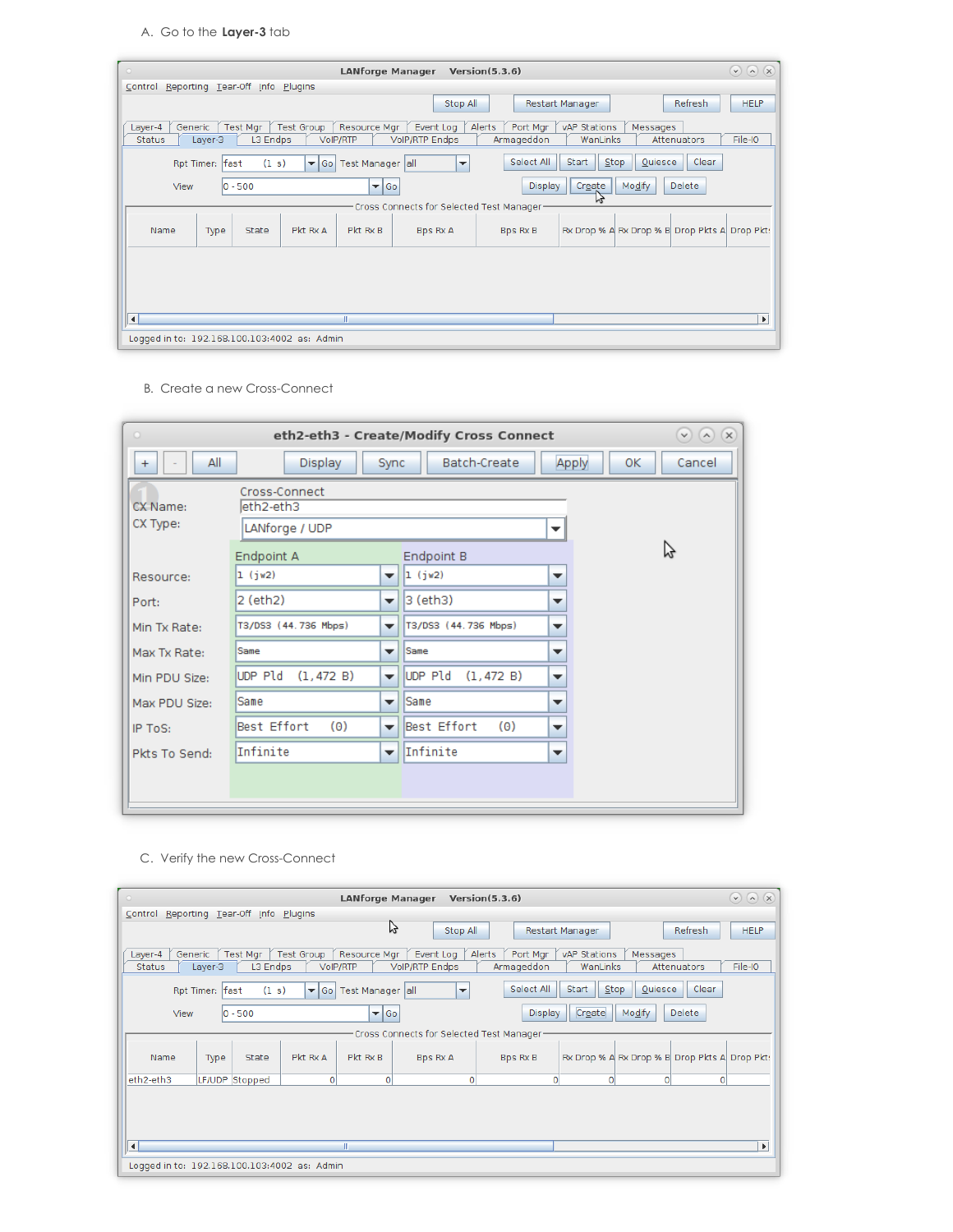For more information see LANforge User's Guide: Layer-3 [Cross-Connects](http://www.candelatech.com/lfgui_ug.php#cx) (FIRE)

- 4. Run traffic and observe results.
	- A. Select the cross-connect on the **Layer-3** tab, click **Start** and then **Display**

| $\circ$                                              |                 |                 |                         | <b>LANforge Manager</b> |                                           | Version(5.3.6)     |                                               |          |             | $(\times)$<br>$\odot$ (a) |
|------------------------------------------------------|-----------------|-----------------|-------------------------|-------------------------|-------------------------------------------|--------------------|-----------------------------------------------|----------|-------------|---------------------------|
| Control Reporting Tear-Off Info                      |                 |                 | Plugins                 | ら                       |                                           |                    |                                               |          |             |                           |
|                                                      |                 |                 |                         |                         | Stop All                                  |                    | Restart Manager                               |          | Refresh     | <b>HELP</b>               |
| Generic<br>Layer-4                                   |                 | <b>Test Mgr</b> | <b>Test Group</b>       | Resource Mgr            | Event Log                                 | Alerts<br>Port Mar | <b>vAP Stations</b>                           | Messages |             |                           |
| <b>Status</b>                                        | Layer-3         | L3 Endps        | <b>VoIP/RTP</b>         |                         | <b>VolP/RTP Endps</b>                     | Armageddon         | WanLinks                                      |          | Attenuators | File-IO                   |
|                                                      | Rpt Timer: fast | (1 s)           | $\blacktriangledown$ Go | Test Manager all        | $\blacktriangledown$                      | Select All         | <b>Start</b><br>Stop                          | Quiesce  | Clear       |                           |
| View                                                 |                 | $ 0 - 500 $     |                         | $\blacktriangledown$ Go |                                           | <b>Display</b>     | Create                                        | Modify   | Delete      |                           |
|                                                      |                 |                 |                         |                         | Cross Connects for Selected Test Manager- |                    |                                               |          |             |                           |
| Name                                                 | Type            | State           | Pkt Rx A                | Pkt Rx B                | Bps Rx A                                  | <b>Bps Rx B</b>    | Rx Drop % A Rx Drop % B Drop Pkts A Drop Pkt: |          |             |                           |
| eth2-eth3                                            | LF/UDP Run      |                 | 72,605                  | 73,384                  | 44.729.086                                | 44,731,610         | $\Omega$                                      | $\circ$  | $\Omega$    |                           |
| $\left  \cdot \right $<br>Ш<br>$\blacktriangleright$ |                 |                 |                         |                         |                                           |                    |                                               |          |             |                           |
| Logged in to: 192.168.100.103:4002 as: Admin         |                 |                 |                         |                         |                                           |                    |                                               |          |             |                           |
|                                                      |                 |                 |                         |                         |                                           |                    |                                               |          |             |                           |

B. View the Layer-3 cross-connect display

|                               |                               | Cross Connect: eth2-eth3 Manager: 192.168.100.103 |                               |                             |                               |                               | Ų                    |                        |                 | $\mathbf{v}$<br>(x)<br>$(\lambda)$ |
|-------------------------------|-------------------------------|---------------------------------------------------|-------------------------------|-----------------------------|-------------------------------|-------------------------------|----------------------|------------------------|-----------------|------------------------------------|
|                               | Endpoint: eth2-eth3-A-        |                                                   |                               |                             |                               |                               |                      |                        |                 | Endpoir -                          |
| Port                          | Endpoint                      | 1:326419                                          | RT-Lat                        | 1:326729                    | 1W-Lat                        | www.nn                        |                      | Port                   |                 | <b>Endpoint</b>                    |
| Resource: jw2                 | 1.1.2.19<br>EID:              | 2:193<br>4:79<br>8:7                              | Avg: 0<br>0.41                | 2:44<br>4:12<br>8:2<br>16:0 | Avg: 0<br>0.39                | Packets:                      | Resource: jw2        |                        | EID:            | 1.1.3.20                           |
| eth <sub>2</sub><br>Port:     | Min TX:<br>44.736 Mbps        | 16:0<br>32:0                                      |                               | 32:0                        |                               | 325252                        | Port:                | eth3                   | Min TX:         | 44.736                             |
| 10.1.1.102<br>IP-             | Max TX: 44.736 Mbps           | 64:82<br>128:0<br>256:0                           |                               | 64:2<br>128:0<br>256: 0     |                               |                               | IP:                  | 10.1.1.103             | Max TX: 44.736  |                                    |
| 39.478 Mbps<br>bps TX:        | RX Rate: 44.735 Mbps          | 512:0<br>1024:0                                   | $2^{\sim}20$                  | 512:0<br>1024:0             | $2^{\sim}20$                  |                               | bps TX:              | 34.266 Mbps            | RX Rate: 44.752 |                                    |
| Pps Tx:<br>3259               | RX Pkts: 324478               | 2048: 0                                           | $-2^{\sim}15$                 | 2048: 0                     | $-2^{\sim}15$                 | Dropped:                      | Pps Tx:              | 2829                   | RX Pkts: 325252 |                                    |
| 39.477 Mbps<br>bps RX:        | RX Drop: 0                    |                                                   | $-1024$                       |                             | $-1024$                       |                               | bps RX:              | 34.267 Mbps            | RX Drop: 7      |                                    |
| Pps RX:<br>3259               | TX Pkts: 324485               |                                                   | -32<br>$\cap$                 |                             | $-32$<br>0                    |                               | Pps RX:              | 2829                   | TX Pkts: 325245 |                                    |
| Errors:<br>$\Omega$           | LF/UDP<br>Type:               | 1:0                                               | Drops                         | 1:310690                    | Rx Gap                        |                               | Errors:              | $\mathbf{0}$           | Type:           | LF/UDP                             |
| 65.536 Kpps                   |                               | 2:0<br>4:0                                        | Avg:0                         | 2:16012<br>4:70             | Avg:0                         | <b><i><u>ANTENDER</u></i></b> |                      |                        |                 |                                    |
| 256 pps -<br>0 <sub>pp5</sub> |                               | 8:0<br>16:0<br>32:0                               | 0.0                           | 8:13<br>16:0<br>32:0        | 0.1503950542                  | Packets:                      |                      |                        |                 |                                    |
| 65.536 Kpps                   |                               | 64: 0<br>128:0                                    |                               | 64:2<br>128:0               |                               | 324478                        |                      |                        |                 |                                    |
| 256 pps -<br>0 <sub>pos</sub> |                               | 256:0<br>512:0                                    |                               | 256: 0<br>512:0             |                               |                               |                      |                        |                 |                                    |
| 17.18 Gbps<br>33.554 Mbps -   |                               | 1024:0<br>2048:0                                  | $2^{\sim}20$<br>$-2^{\sim}15$ | 1024:0<br>2048: 0           | $2^{\sim}20$<br>$-2^{\sim}15$ |                               |                      |                        |                 |                                    |
| 131.072 Kbps -                |                               |                                                   | $-1024$                       |                             | $-1024$                       | Dropped:                      |                      |                        |                 |                                    |
| 256 bps -                     |                               |                                                   |                               |                             |                               |                               |                      |                        |                 |                                    |
| 0 bps<br><b>RX-Error-Pkts</b> | RX-Dropped-Pkts Rx Throughput |                                                   | -32<br>$\cap$                 |                             | -32<br>$\Omega$               | O                             | <b>RX-Error-Pkts</b> | <b>RX-Dropped-Pkts</b> |                 | Rx Throu                           |
|                               |                               |                                                   |                               |                             |                               |                               |                      |                        |                 |                                    |
| Pause Display                 | <b>Print</b><br><b>Stop</b>   |                                                   | <b>Sync</b>                   |                             | <b>Dynamic Report</b>         |                               | Modify               | Clear                  | Close           |                                    |

For more information see LANforge User's Guide: Layer-3 [Cross-Connect](http://www.candelatech.com/lfgui_ug.php#cx_disp) Display

- 5. In this case, the overall throughput of the DUT is approximately 76Mbps. The Report Manager can also be used to record the throughput over time.
	- A. Select **Reporting Manager** from the **Reporting** pull-down menu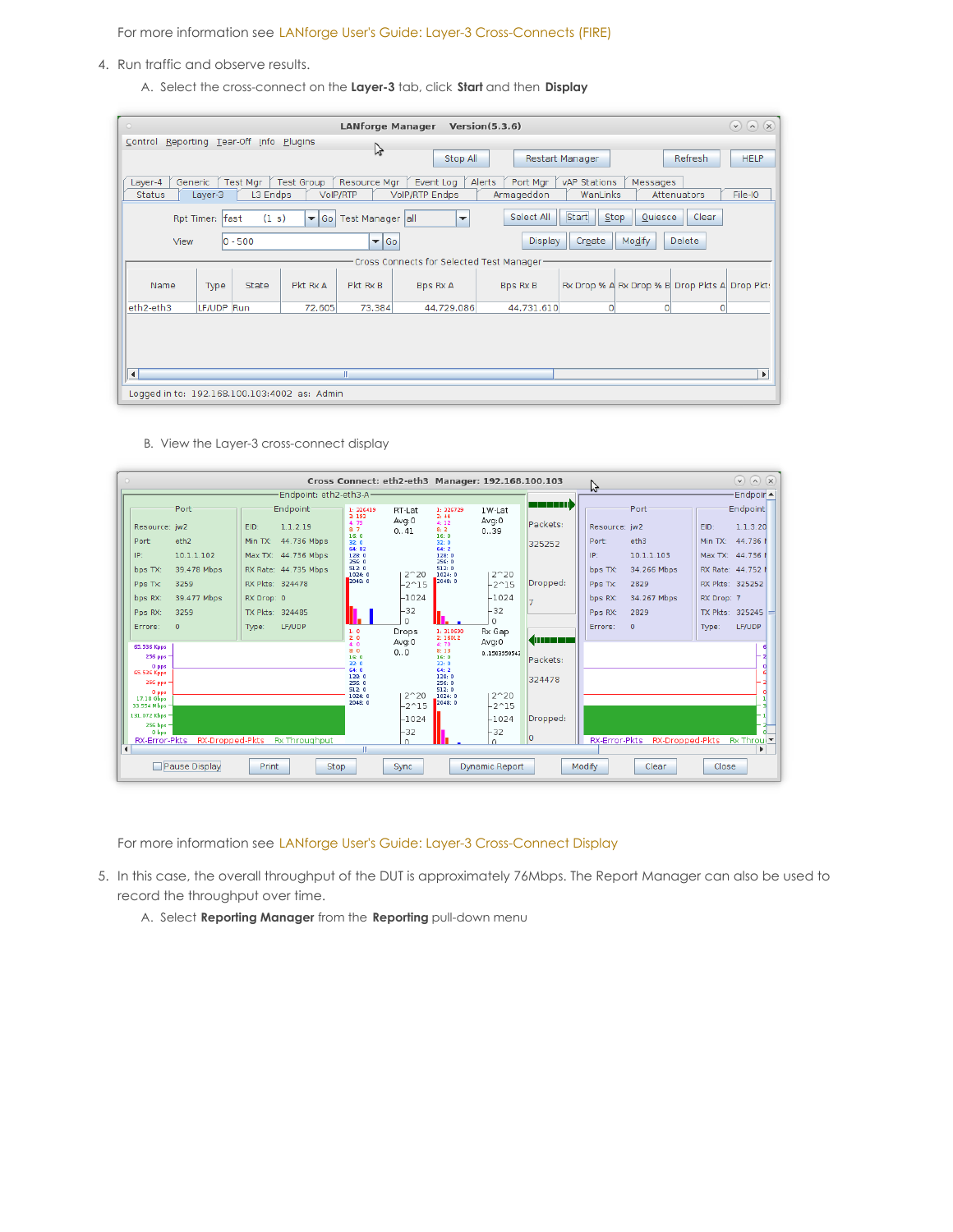| $\circ$                                            | <b>LANforge Manager</b><br>Version(5.3.6)                                                                                                                                               | $\odot$ $\odot$ $\alpha$ |  |  |  |  |
|----------------------------------------------------|-----------------------------------------------------------------------------------------------------------------------------------------------------------------------------------------|--------------------------|--|--|--|--|
| Reporting Tear-Off Info<br>Control                 | Plugins                                                                                                                                                                                 |                          |  |  |  |  |
| Print (Fit to Page)                                | Refresh<br>Stop All<br>Restart Manager                                                                                                                                                  | <b>HELP</b>              |  |  |  |  |
| Print (Multi Page)                                 |                                                                                                                                                                                         |                          |  |  |  |  |
| Layer-4<br><b>Dynamic Reports</b><br><b>Statut</b> | Resource Mgr<br>Alerts<br>vAP Stations<br><b>Test Group</b><br>Event Log<br>Port Mgr<br>Messages<br><b>VolP/RTP Endps</b><br>WanLinks<br>Attenuators<br>Endps<br>VoIP/RTP<br>Armageddon | File-IO                  |  |  |  |  |
| Reporting Manager<br>Table Report Builder          |                                                                                                                                                                                         |                          |  |  |  |  |
| npt miler: ji as t                                 | Select All<br>Clear<br>Start<br>Stop<br>Quiesce<br>Test Manager all<br>(1 s)<br>$\blacktriangledown$ Go<br>$\blacktriangledown$                                                         |                          |  |  |  |  |
| $ 0 - 500 $<br>View                                | Modify<br>Create<br><b>Delete</b><br>$\blacktriangledown$ Go<br><b>Display</b>                                                                                                          |                          |  |  |  |  |
|                                                    | Cross Connects for Selected Test Manager-                                                                                                                                               |                          |  |  |  |  |
| Name<br>State<br>Type                              | Rx Drop % A Rx Drop % B Drop Pkts A Drop Pkt:<br>Pkt Rx A<br>Pkt Rx B<br><b>Bps Rx A</b><br><b>Bps Rx B</b>                                                                             |                          |  |  |  |  |
| eth2-eth3<br>LF/UDP Run                            | $\Omega$<br> 0 <br>1,125,730<br>1,126,994<br> 0 <br>44,700,324<br>44.701.076                                                                                                            |                          |  |  |  |  |
|                                                    |                                                                                                                                                                                         |                          |  |  |  |  |
| $\vert$ (                                          | Ш                                                                                                                                                                                       | $\blacktriangleright$    |  |  |  |  |
| Logged in to: 192.168.100.103:4002 as: Admin       |                                                                                                                                                                                         |                          |  |  |  |  |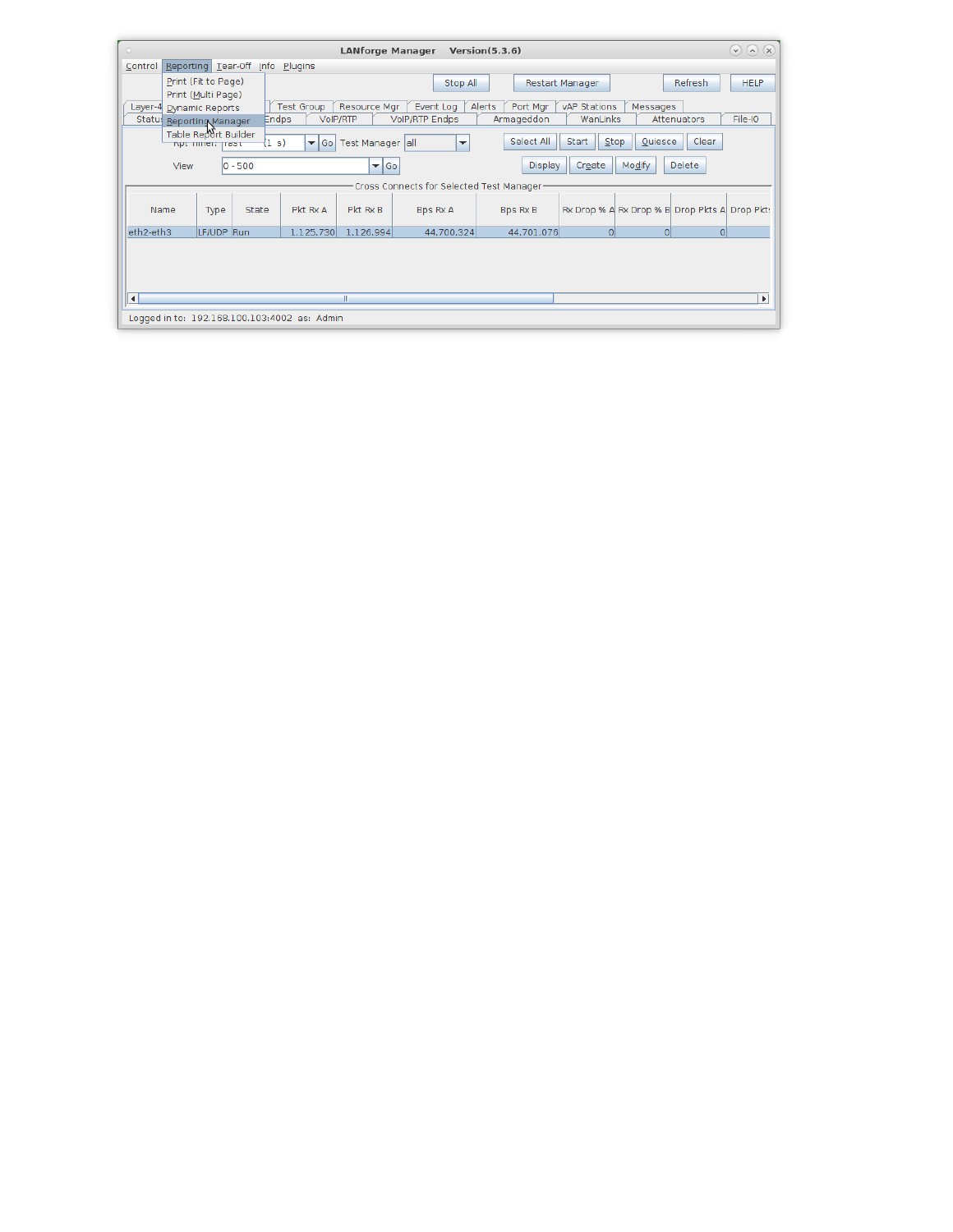B. Record test data by following these steps:

| $\circ$                         | <b>Reporting Manager</b>                             | $(\times)$<br>$(v)$ $(v)$ |
|---------------------------------|------------------------------------------------------|---------------------------|
| Overview<br>Generate Report     | <b>GUI Data Collection</b><br>Server Data Collection |                           |
| <b>GUI Data Collection Dir:</b> | /home/lanforge/Elliotts_test                         | Choose Directory          |
| Report Data Frequency:          | <b>Best Precision</b><br>▼                           |                           |
| <b>Collection Status:</b>       | Saving Reporting Data to CSV files.                  | Saving<br>Stop            |
|                                 |                                                      |                           |
|                                 |                                                      |                           |
|                                 |                                                      | じ                         |
|                                 |                                                      |                           |
|                                 |                                                      |                           |
|                                 |                                                      |                           |
|                                 | Close                                                |                           |

- A. Select the **GUI Data Collection** tab.
- B. Choose a directory to save raw (.csv) data.
- C. Click **Save** to start the data collection.
- D. After desired test duration, click **Stop**.
- E. **NOTE**: Your report will look cleaner if you stop traffic about 2 minutes before you stop saving data.
- C. In the Generate Report tab, choose a directory to save the HTML report. **NOTE:** Make sure your directory name does not include any special charicters such as apostrophes.

| $\circ$<br><b>Reporting Manager</b>                                         | ヴ                | $(0)$ $(0)$ $(0)$ |
|-----------------------------------------------------------------------------|------------------|-------------------|
| Server Data Collection   GUI Data Collection<br>Overview<br>Generate Report |                  |                   |
| Report Input Data Dir: /home/lanforge/Elliotts_test                         | Choose Directory |                   |
| /home/lanforge/Elliotts_test<br>Save Reports to Dir:                        | Choose Directory |                   |
| Generate Report                                                             |                  |                   |
| Close                                                                       |                  |                   |

A. Click **Generate Report**.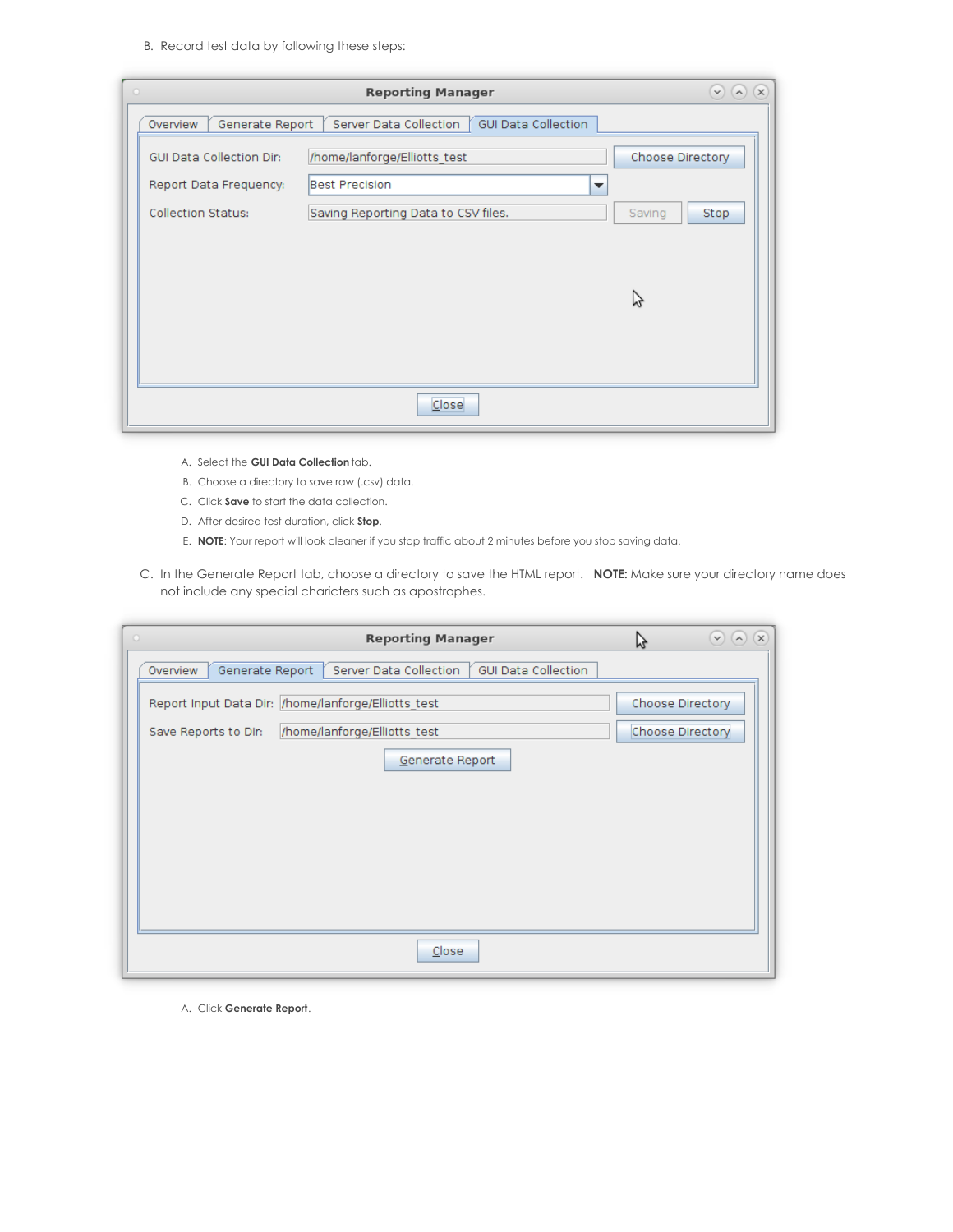D. Select the entities to be included

| $\frac{2}{3}$                                                                                          |                                                                                   | <b>Report Generator</b> |                                                    | $A \Box X$                                                                                      |  |  |  |
|--------------------------------------------------------------------------------------------------------|-----------------------------------------------------------------------------------|-------------------------|----------------------------------------------------|-------------------------------------------------------------------------------------------------|--|--|--|
|                                                                                                        | <b>Choose Directory</b><br>Report Raw Data Dir: /home/jreynolds/Documents/lf-data |                         |                                                    |                                                                                                 |  |  |  |
| <b>Choose Directory</b><br>Save Reports to Dir: /home/jreynolds/Documents/If-reports                   |                                                                                   |                         |                                                    |                                                                                                 |  |  |  |
| Sample Interval: 0<br>Report Name: report-1381182882449                                                |                                                                                   |                         |                                                    |                                                                                                 |  |  |  |
| <b>Width: 640</b>                                                                                      | <b>Height: 480</b>                                                                |                         | $(0 \text{ sec})$<br><b>Start Time Offset: All</b> | $\blacktriangleright$ Duration: $\mathsf{All}$<br>$(0 \text{ sec})$<br>$\overline{\phantom{a}}$ |  |  |  |
| Available Data Files                                                                                   |                                                                                   |                         |                                                    |                                                                                                 |  |  |  |
| Owner                                                                                                  | Entity                                                                            | Report Start Time       | Entity ID<br>Report Durati                         | <b>Report File Name</b>                                                                         |  |  |  |
| Global-Stats                                                                                           | GLOBAL                                                                            | 2013-10-07 14:53:57     | 0:0:35                                             | GLOBAL 1381182839.csv                                                                           |  |  |  |
|                                                                                                        | lanforge-VirtualBox                                                               | 2013-10-07 14:54:00     | 0:0:28<br>1.0                                      | resource lanforge-VirtualBox 1.0                                                                |  |  |  |
| eth2-eth3                                                                                              | eth2-eth3-A                                                                       | 2013-10-07 14:54:01     | 1.1.2.1.1<br> 0:0:33                               | eth2-eth3-A 1381182839.csv                                                                      |  |  |  |
| eth2-eth3                                                                                              | eth2-eth3-B                                                                       | 2013-10-07 14:54:02     | 1.1.3.2.1<br>0:0:33                                | leth2-eth3-B 1381182839.csv                                                                     |  |  |  |
| lanforge-VirtualBox                                                                                    | leth0                                                                             | 2013-10-07 14:54:03     | 0:0:21<br>1.1.1                                    | leth0 1.1.1 1381182839.csv                                                                      |  |  |  |
| lanforge-VirtualBox                                                                                    | leth1                                                                             | 2013-10-07 14:54:03     | 0:0:21<br>1.1.0                                    | leth1 1.1.0 1381182839.csv                                                                      |  |  |  |
| lanforge-VirtualBox                                                                                    | leth <sub>2</sub>                                                                 | 2013-10-07 14:54:03     | 0:0:21<br>1.1.2                                    | leth2 1.1.2 1381182839.csv                                                                      |  |  |  |
| lanforge-VirtualBox                                                                                    | leth3                                                                             | 2013-10-07 14:54:03     | 0:0:21<br>1.1.3                                    | eth3 1.1.3 1381182839.csv                                                                       |  |  |  |
|                                                                                                        | lanforge-VirtualBox                                                               | 2013-10-07 14:54:04     | 0:0:21<br>1.1                                      | resource lanforge-VirtualBox 1.1                                                                |  |  |  |
|                                                                                                        |                                                                                   |                         |                                                    |                                                                                                 |  |  |  |
| $\blacktriangleleft$<br>Þ.                                                                             |                                                                                   |                         |                                                    |                                                                                                 |  |  |  |
| <b>Refresh</b><br><b>Flush SS</b><br><b>Cancel Report</b><br><b>Delete</b><br>Close<br>Generate Report |                                                                                   |                         |                                                    |                                                                                                 |  |  |  |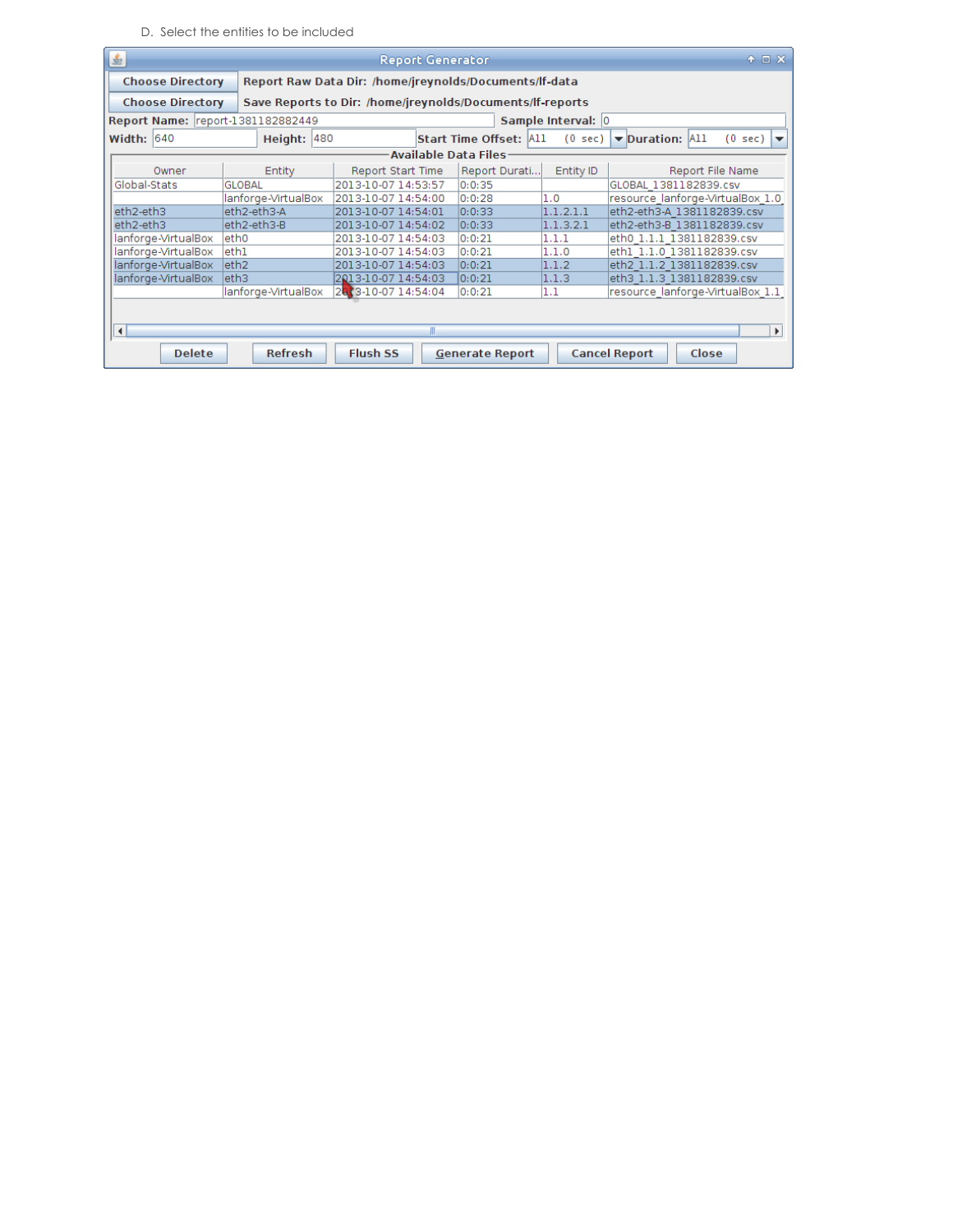E. Click **Generate Report** to start the report generation

| $\frac{2}{3}$                                                                                                 |                                                           | <b>Report Generator</b>                                |                                                    | $A \Box X$                                                     |  |  |  |
|---------------------------------------------------------------------------------------------------------------|-----------------------------------------------------------|--------------------------------------------------------|----------------------------------------------------|----------------------------------------------------------------|--|--|--|
| <b>Choose Directory</b>                                                                                       |                                                           | Report Raw Data Dir: /home/jreynolds/Documents/If-data |                                                    |                                                                |  |  |  |
| <b>Choose Directory</b>                                                                                       | Save Reports to Dir: /home/jreynolds/Documents/lf-reports |                                                        |                                                    |                                                                |  |  |  |
| Sample Interval: 0<br>Report Name: report-1381182882449                                                       |                                                           |                                                        |                                                    |                                                                |  |  |  |
| Width: $640$                                                                                                  | <b>Height: 480</b>                                        |                                                        | <b>Start Time Offset: All</b><br>$(0 \text{ sec})$ | Duration: All<br>$(0 \text{ sec})$<br>$\overline{\phantom{a}}$ |  |  |  |
| <b>Available Data Files</b>                                                                                   |                                                           |                                                        |                                                    |                                                                |  |  |  |
| Owner                                                                                                         | Entity                                                    | Report Start Time                                      | Report Durati<br>Entity ID                         | <b>Report File Name</b>                                        |  |  |  |
| Global-Stats                                                                                                  | GLOBAL                                                    | 2013-10-07 14:53:57                                    | 0:0:35                                             | GLOBAL 1381182839.csv                                          |  |  |  |
|                                                                                                               | lanforge-VirtualBox                                       | 2013-10-07 14:54:00                                    | 0:0:28<br>1.0                                      | resource lanforge-VirtualBox 1.0                               |  |  |  |
| eth2-eth3                                                                                                     | eth2-eth3-A                                               | 2013-10-07 14:54:01                                    | 0:0:33<br>1.1.2.1.1                                | eth2-eth3-A 1381182839.csv                                     |  |  |  |
| eth2-eth3                                                                                                     | eth2-eth3-B                                               | 2013-10-07 14:54:02                                    | 1.1.3.2.1<br> 0:0:33                               | leth2-eth3-B 1381182839.csv                                    |  |  |  |
| lanforge-VirtualBox                                                                                           | leth <sub>0</sub>                                         | 2013-10-07 14:54:03                                    | 1.1.1<br>0:0:21                                    | leth0 1.1.1 1381182839.csv                                     |  |  |  |
| lanforge-VirtualBox                                                                                           | leth1                                                     | 2013-10-07 14:54:03                                    | 1.1.0<br>0:0:21                                    | leth1 1.1.0 1381182839.csv                                     |  |  |  |
| lanforge-VirtualBox                                                                                           | leth <sub>2</sub>                                         | 2013-10-07 14:54:03                                    | 0:0:21<br>1.1.2                                    | eth2 1.1.2 1381182839.csv                                      |  |  |  |
| lanforge-VirtualBox                                                                                           | leth3                                                     | 2013-10-07 14:54:03                                    | 0:0:21<br>1.1.3                                    | leth3 1.1.3 1381182839.csv                                     |  |  |  |
|                                                                                                               | lanforge-VirtualBox                                       | 2013-10-07 14:54:04                                    | 1.1<br>0:0:21                                      | resource lanforge-VirtualBox 1.1                               |  |  |  |
|                                                                                                               |                                                           |                                                        |                                                    |                                                                |  |  |  |
| $\blacktriangleleft$                                                                                          |                                                           |                                                        |                                                    |                                                                |  |  |  |
| <b>Flush SS</b><br><b>Refresh</b><br><b>Delete</b><br><b>Cancel Report</b><br>Close<br><b>Generate Report</b> |                                                           |                                                        |                                                    |                                                                |  |  |  |